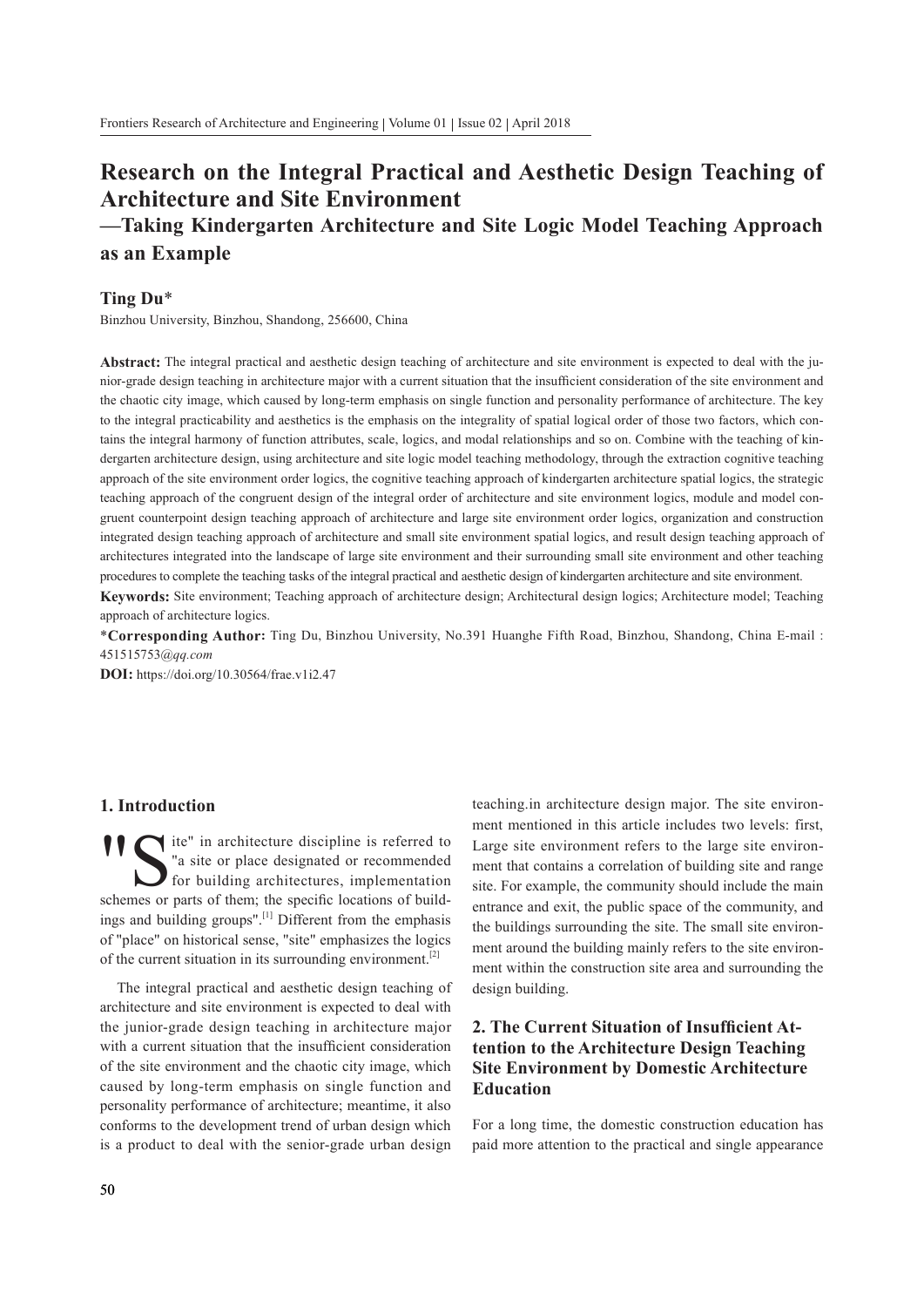of the architectural space function, and the relevant venue teaching has mainly concentrated on the technical issues such as the site vertical treatment. The feedback from the architectural design course on the site environment focuses on meeting the requirements for planning exit line and entrance/exit location. For the logical scale relationship and modality relationship between the building space and the site environment, the site environment and the construction environment are less practical and practical. This has caused students to pay more attention to the aesthetic appearance of building blocks, the design of building space and the offline environment.

# 3. Advocate the Development Trend of the Integral Practical and Aesthetic Design Teaching of Architecture and Site Environment under the Background of Urban Design Development

The integral design of the site environment is the subject of many researches in the interior and exterior architectural circles under the background of urban design development. It promotes the spatial design of the building and its external space environment in a rational way, combining the environmental and external environment, and enters the site environment. And becoming an important shaper of the site environment has gradually become the consensus of the design community. With respect to the urban design of the new large-scale urban districts (especially the design of the new urban central district), the constraints and problems of the architectural and environmental design in the specific site environment are more direct to the teaching of architectural design in middle and early grades. The basic design concepts and the basic stages of the basic design for solving the problem are important. Therefore, in this stage, the overall design concept of the building and site environment of the students' site environment and architectural space is established from the source of architecture education, and a corresponding set of design is taught. The strategy approach is very necessary.<sup>[3]</sup>

## 4. Discussion on the Integral Practical and Aesthetic Design Teaching of Architecture and Site Environment (Taking Kindergarten Architecture Design Teaching as an Example)

The key to the integral practicability and aesthetics is the emphasis on the integrality of spatial logical order of those two factors, which specifically contains the integral harmony of function attributes, scale, logics, and modal

relationships and so on. The kindergarten architecture design teaching course is in the transitional stage of design teaching from the lower grade (second grade) to the middle grade (third grade). It is the first public architecture with comprehensive functions that the students have come into contact with. The site of the architecture is generally located in the community. The relationship between its architectures and the surrounding site environment is very close. In the specific teaching, Combined with the teaching of kindergarten courses, We have had a preliminary discussion on architecture and site logic model teaching methodology, through the extraction cognitive teaching approach of the site environment order logics, the cognitive teaching approach of kindergarten architecture spatial logics, the strategic teaching approach of the congruent design of the integral order of architecture and site environment logics, module and model congruent counterpoint design teaching approach of architecture and large site environment order logics, organization and construction integrated design teaching approach of architecture and small site environment spatial logics, and result design teaching approach of architectures integrated into the landscape of large site environment and their surrounding small site environment and other teaching procedures.<sup>[4]</sup>

Due to the influence of contemporary management and teaching approaches, the domestic kindergartens have a typical unit model for class placement, which makes it possible to modularize their building space. In combination with our school's kindergarten architecture design teaching, we have proposed an approach of using architecture and site logic model teaching approach to discuss t the integral practicability and aesthetics of kindergarten architecture and site environment.

#### 4.1 Relevant Teaching Approaches

For this teaching process, combined with the kindergarten architecture design course, we gradually established specific teaching methods such as the architectural and venue logic model teaching approach, in order to promote the students' grasp of the site environmental issues. The teaching method teaches through a design model that reflects the spatial logic of the site environment and architecture, emphasizing the logical relevance of the design teaching process.

The major scope of the course preparation stage is mainly to set up four stages of the model (including the main entrance or center of the community, etc.), a large proportion (generally 1:200), and an overall site environment model that can reflect the logic of site order; The architectural model of the overall model of the implanted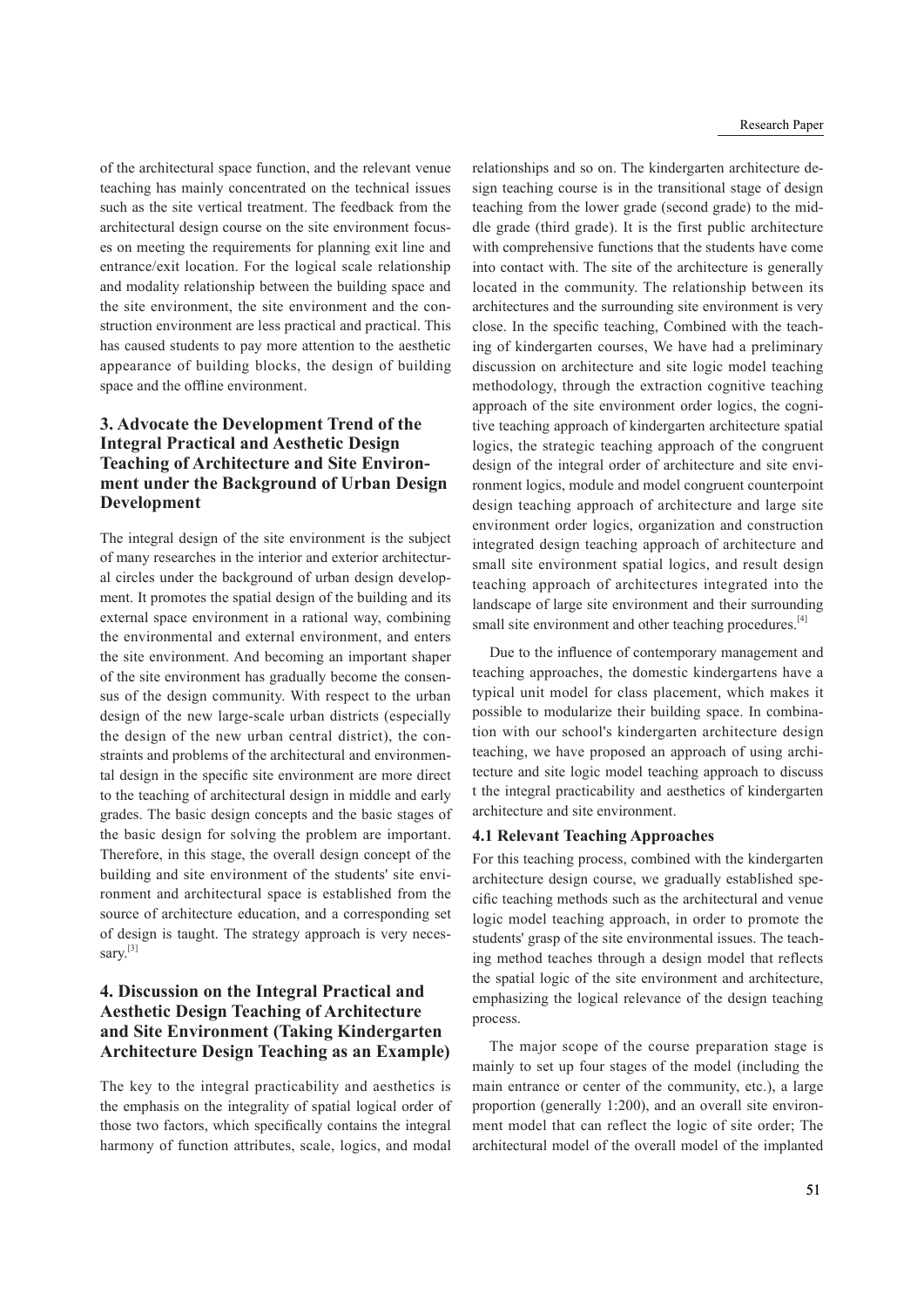site that explores the logic of the site environment and landscape order; the third, the overall structure of the architectural and environmental spatial logic that matches the site environment (combined with the reasonable unit combination of the site environment) Construct a design model of the external environment of the building (integration of the architecture space); Fourth, the model of the environmental outcomes of the building integrated into the large-area environment and the design of the surrounding small-site environmental results.

#### 4.2 Teaching Procedures and Content Arrangement

#### 4.2.1 The Extraction Cognitive Teaching Approach of the Site Environment Order Logics

Teaching content: Through the topic site visits and the large-scale environment model (if the community can best reflect the community entrance and the central square green space, etc., a 1:200 ratio can be used to implant the same proportion of the building results model), Intuitively guide the students of lower grades to learn the spatial sequence of cognitive venues, including spatial sequence, primary and secondary levels of open space and other relevant content. For the junior grades, the focus of teaching should be on the main entrance and exit location of the community or urban local environment, the direction of the flow of people, the open space of the community or the big environment of the city, and whether there is any connection with the design of the small space and so on.<sup>[5]</sup>

#### 4.2.2 The Cognitive and Applied Teaching Approach of Kindergarten Architecture Spatial Logics

Through the analysis of similar cases, textbooks and other means, we can understand the spatial function types, spatial scales, and the basic constitutional logic of kindergarten architectures. The logic of its composition can be summarized from two aspects of natural order and social order by using inductive deduction, and it can put forward its own spatial organization logic in combination with the conditions of the project site. The illustration shows the spatial unit weaving method and its spatial organization discussed by student Xiao Hu.

#### 4.2.3 The Strategic Teaching Approach of the Congruent Design of the Integral Order of Architecture and Site Environment Logics

The integration of the architecture and site environment logical order means that the architectural space order should be harmoniously integrated into the site environmental order, and form an overall site environment space with other building or site environment components. Its design strategy should include the strategic logic attribute of the architectural space and site environment, the alignment design, the scale logic matching design, and the modal logic matching design.

The logical design of the architecture space and site environment function refers to the design that the space function attributes such as dynamics, privacy, and public of the building space should be matched with the functional attributes of the large site environment. The construction and the surrounding small site environment must be practical. At the same time achieve maximum space benefits.

The logic matching design of architecture space and site environment scale means that the scale of the architecture space should match the scale sense of the surrounding architectures and the environment, neither abruptly nor oppressively, nor is it due to smallness and deciencies.

The logical matching design between architecture space and site environment ambiguity refers to the echo and match relationship between the architecture space form and the site environment and the existing forms of the architecture through the design.<sup>[6]</sup>

In teaching process, the above strategies and design approaches should be used in conjunction with the characteristics of the junior grade students to carry out relevant teaching approaches. For example, students are required to master the matching of functional attributes through teaching, to understand the spatial scale matching design, and to understand the possible approaches and means of modality matching design.

#### 4.2.4 Module and Model Congruent Counterpoint Design Teaching Approach of Kindergarten Architecture and Large Site Environment Order Logics

Kindergarten architecture logic should be consistent with site logic from functional attributes, scale relations, and modal relationships. The main function unit of the kindergarten is made into a flower mud or foam module model (the dark green part is the module of the kindergarten's functional units), and the layout and alignment design are performed on the site environment model so that the functional attributes of the two are aligned. Scales and relationships are consistent, modal relationships echo each other, and students intuitively understand the integral design process of spatial logics.

#### 4.2.5 Organization and Construction Integrated Design of Kindergarten Architecture and Site Environment Spatial Logics

Kindergarten architecture space (inside) and site environment (external) space organization and interior and exte